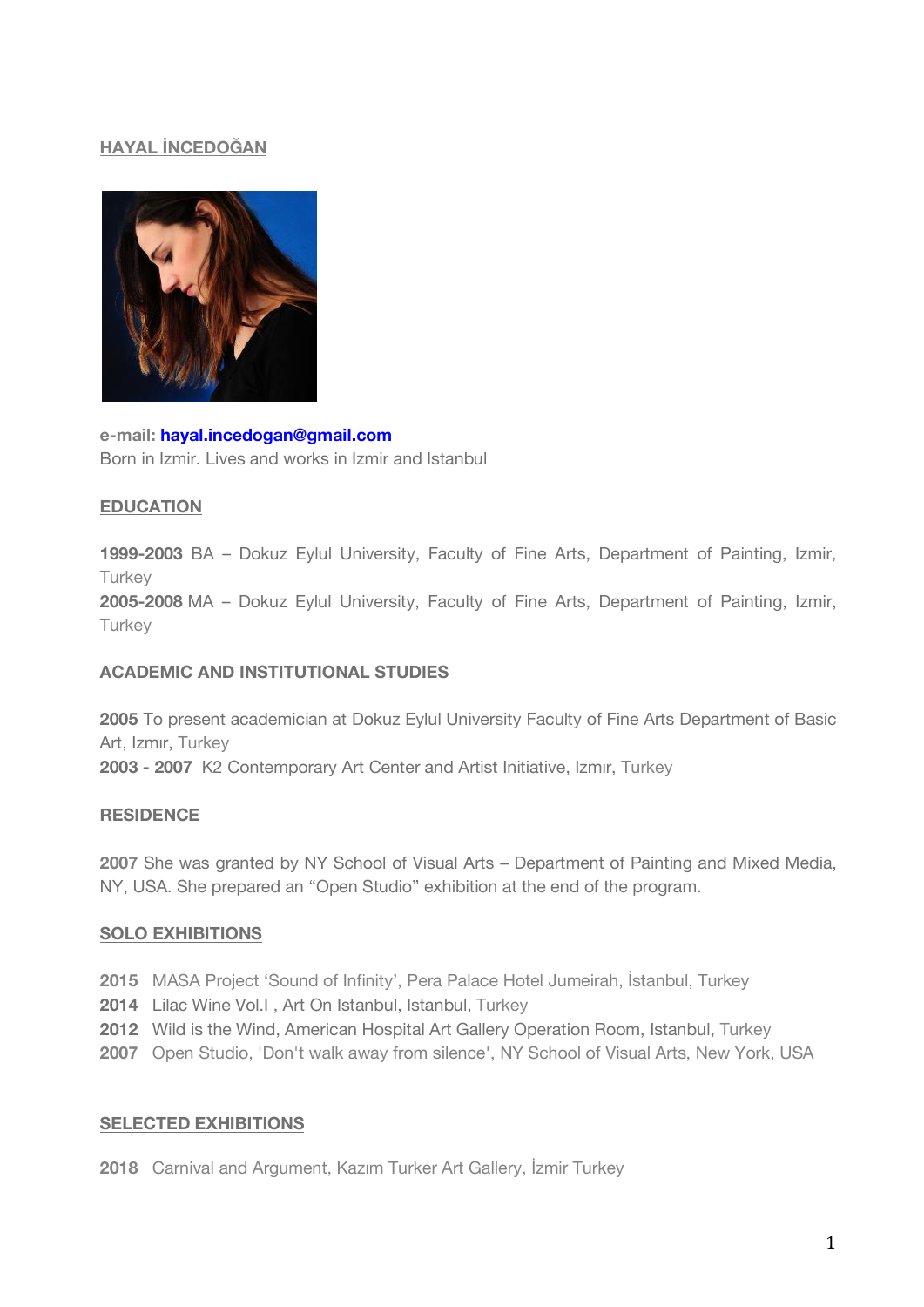**2018** Imaginative Time, Kare Art Gallery, İstanbul, Turkey

Afsad 8th Photography Symposium & Photo Event with International Participation,

Ankara, Turkey

**2017** Fragility of Now, 42 Maslak ArtSpace, İstanbul, Turkey

**2016** Duality within Body / Bedende Dualite, Collection Exhibition, Art Factory, İstanbul Turkey

**2016** Reborn / Yeniden Doğum, Artnivo, İstanbul Turkey

Breathe, Kare Sanat Galerisi, İstanbul, Turkey

Nondescript, Daire Gallery, İstanbul, Turkey

The Journey to Me, Zorlu Center PSM, İstanbul, Turkey

Latest Version, Daire Gallery, İstanbul, Turkey

Alone and Crowded, Kadir Has Üniversitesi, Galeri Khas, İstanbul, Turkey

Celebration & Memories, Lucca Art Project, İstanbul, Turkey

The Istanbul Portfolio, Opera Gallery Dubai, Dubai, United Arab Emirates

Crossroads II, Art On Istanbul, Istanbul, Turkey

 Contemporary Istanbul 2011, International Contemporary Art Fair, Lütfi Kırdar Convention Center - Istanbul, Turkey

30th Contemporary Artists Istanbul Akbank Art Gallery, Istanbul, Turkey

 Last Six Decades of Turkish Art; Huma Kabakçı Collection Exhibition, Osthaus Museum, Hagen-Germany - DE / Museum Moderner Kunst, Goslar - Germany / Modern Hungarian Gallery, Pecs – Hungary

10 Years in Kasa Gallery, Sabancı University, Kasa Gallery, Istanbul, Turkey

Ghost Concrete, Sad Tree, Stubborn Hill, Institute Francaise, Izmir, Turkey

View, Trace, Memory II, Ahmet Adnan Saygun Art Center, Izmir, Turkey

In Search of Lost Reality: New Generation, Gallery Nev, Ankara, Turkey

Plastic Tree Vol. III, Dirimart Gallery, Istanbul, Turkey

Open Studio, New York School of Visual Arts, New York, USA

 Meltem of Istanbul, Turkish and German Artists from the Elgiz Collection, Proje 4L Elgiz Contemporary Art Museum, Istanbul, Turkey

 Gemini Muse Project, Young Artists in European Museums Pera Museum, Istanbul, **Turkey** 

The Little, The Cheap, The Trash, Absolutely Passionate, HIAP Studios, Helsinki, FI

Alice vs. Alice,Sabancı University, Kasa Gallery, Istanbul, Turkey

Go! Cheap Art from Izmir, Liquidation Total Art Space, Madrid, ES

Secret Face, K2 Contemporary Art Center, Izmir, Turkey

Not the Surface but Itself, K2 Contemporary Art Center, Izmir, Turkey

New Suggestions, New Proposals 11 Borusan Art Gallery, Istanbul, Turkey

## **PUBLICATIONS AND CATALOGUE**

 Afsad 8th Photography Symposium & Photo Event with International Participation, Ankara, **Turkey** 

İzmir Cultural Platform, Annual 2016, Izmir Mediterranean Academy, İzmir, Turkey

Lilac Wine Vol.I , Art On Istanbul, Istanbul, Turkey

Wild is the Wind, Solo Exhibition Catalogue, American Hospital Publishing, Istanbul,